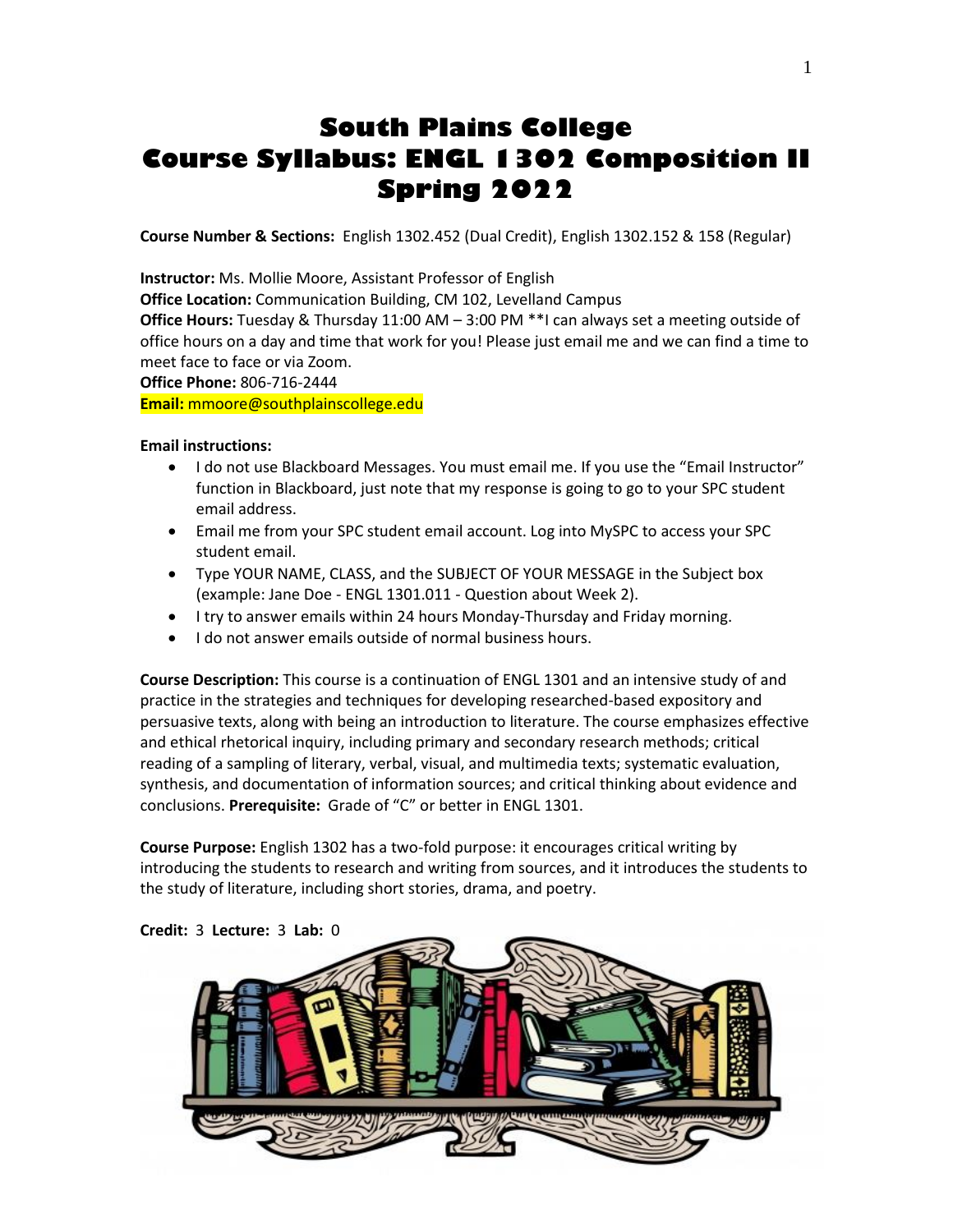## **TexBook Program:** *This course is in the SPC TexBook program, so you do not need to purchase a textbook or access code for this course.*

- **What is TexBook?** The required textbook/digital content for this course is available to you in Blackboard from the first day of class. The charge for the textbook/digital content is the lowest price available from the publisher and bookstore and is included in your tuition.
- **How do I access my TexBook?** Your course material is in your Blackboard course from the first day of class. Access to your course material is provided either by VitalSource or other links inside your Blackboard course. VitalSource (and many publisher's) ebook features include the ability to hear the text read aloud, highlight, take notes, create flash cards, see word definitions, build study guides, print select pages, and download 100% of the book for offline access.
- **Help with TexBook issues and support:** check with your professor or visit**: <https://support.vitalsource.com/hc/en-us/requests/new>** (available 24/7 via chat, email, phone, and text)
- **Opting out of TexBook:** Participating in TexBook is not mandatory, and you can choose to opt out. However, by opting out you will lose access to the course textbook/digital content and competitive pricing, and you will need to purchase the required course material on your own. If you drop the class or opt-out before the opt-out deadline, the TexBook fee will be automatically refunded to your SPC account. The opt-out deadline for Fall and Spring is the twelfth class day. The opt-out deadline for shorter terms varies between the second and third class day.

*\*Please consult with your professor before deciding to opt-out.* If you still feel that you should purchase the course textbook/materials on your own, send an **opt-out email** to **tfewell4texasbookcompany@gmail.com**. Include your first name, last name, student ID number, and the course you are opting out of. Once you have been opted-out, you will receive a confirmation email.

If you need assistance with the process, contact the SPC Bookstore: **Email**: tfewell@texasbook.com / **Phone**: 806-716-2399 **Email**: agamble@texasbook.com / **Phone**: 806-716-4610

**Textbooks:** These are the two ebooks you will have access to through the TexBook program under the "Textbooks" tab in Blackboard. Remember: you do not buy these books. They are provided in the Blackboard course the first day of class.

- *1. Norton Introduction to Literature*, Shorter 13th edition, edited by Mays **Ebook ISBN: 978-0-393-69117-7**
- *2. The Little Seagull Handbook with Exercises*, 4th edition **Ebook ISBN: 978-0-393-53701-7**



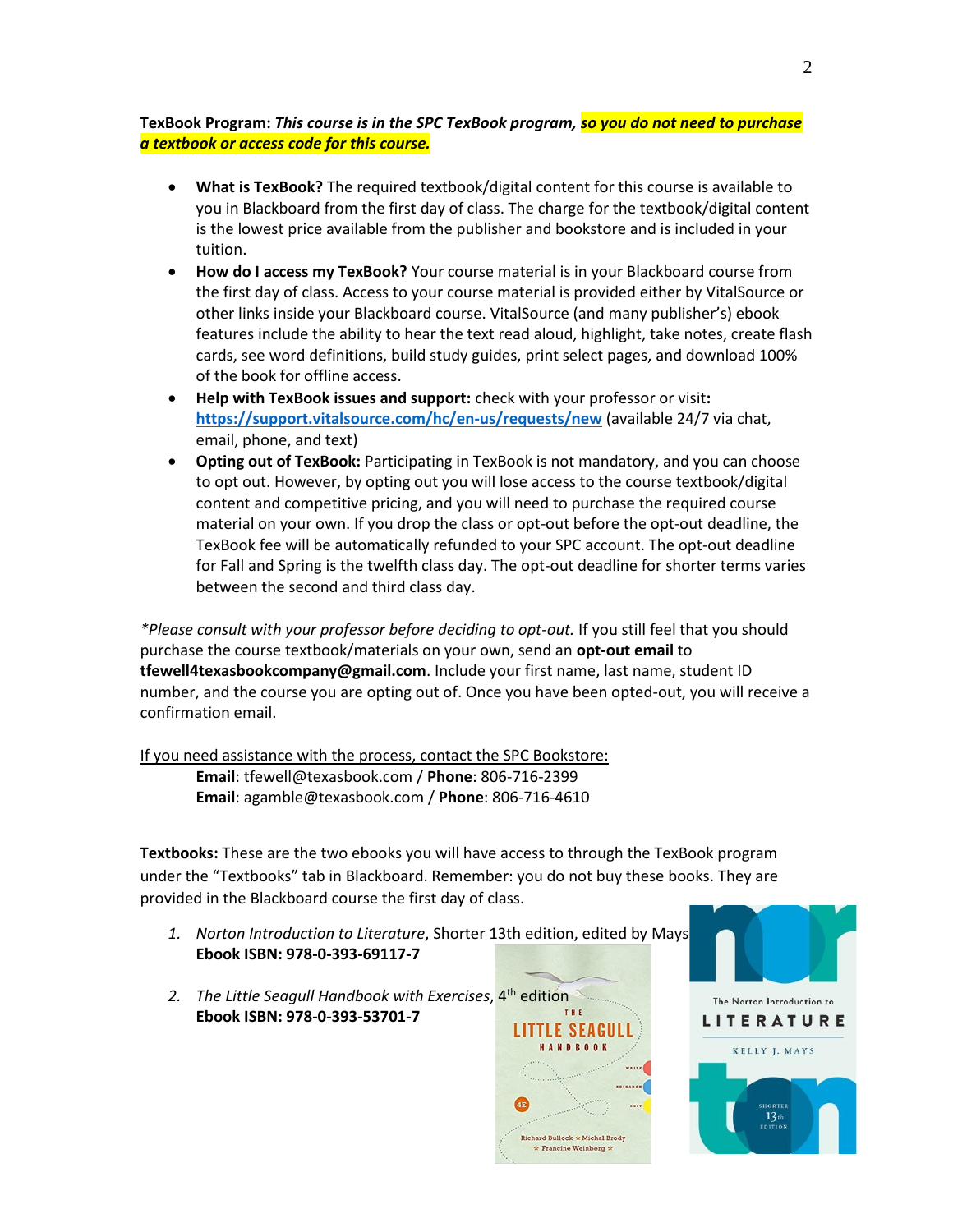## **Technology Requirements:**

- 1. **SPC username and password:** email helpdesk@southplainscollege.edu or call the SPC Help Desk at 806-716-2600 for help with your username/password
- 2. **SPC student email access:**
	- o **SPC Student Email Account:** If you haven't already, you must go ahead and activate your SPC student email account. Not only will you need access to your SPC email account to receive TURNITIN digital paper submission receipts for our class, but you must use it to communicate with me.
		- Your SPC Email address is: **yourSPCusername@southplainscollege.edu** (ex. [jsmith1234@southplainscollege.edu\)](mailto:jsmith1234@southplainscollege.edu).
		- Your student email password is the same as your Blackboard password. If you need help, call the SPC Help Desk at 806-716-2600.
		- To access your SPC email account, log in to [MySPC here](https://fs.southplainscollege.edu/adfs/ls?wa=wsignin1.0&wtrealm=urn%3aportal.southplainscollege.edu%3a443&wctx=https%3a%2f%2fportal.southplainscollege.edu%2f_layouts%2f15%2fAuthenticate.aspx%3fSource%3d%252F&wreply=https%3a%2f%2fportal.southplainscollege.edu%2f_trust%2fdefault.aspx)
		- You can also set up access to your SPC email account through mobile phone mail apps, such as default smartphone Mail app or the Outlook app.
		- Check with the SPC Help Desk for assistance: 806-716-2600.
- 3. **Regular access to a computer and reliable internet service:**
	- $\circ$  Open computer labs are available free to students with an SPC I.D. on all SPC campuses (Levelland, Reese, Lubbock, Plainview).
	- $\circ$  Computer or internet connection problems may occur for you at some point this semester. **Understand that it is your responsibility to find alternate computers you may use to submit your work on time***.* Find your alternate resources **now;** do not wait until you suddenly need them! Line up three friends TODAY who would be willing to loan you a laptop if yours suddenly crashes.
	- o Free WiFi is available in all SPC campus buildings, some SPC parking lots, most coffee shops, etc.
- **4. Blackboard:** grades, assignments, quizzes, videos, and many other resources for this class are accessed through the Blackboard learning management system. Use your SPC credentials to log in here[: https://southplainscollege.blackboard.com](https://southplainscollege.blackboard.com/)
- 5. **Office 365: Word and PowerPoint**: You are required to use Microsoft Word to create papers for this course. As a member of the SPC community, you have free access to Office 365. Office 365 provides free online access to Microsoft Word, Microsoft Excel, Microsoft PowerPoint, and 1TB of free online storage with Microsoft OneDrive. You can use Office 365 online or download for free and install to your PC, Mac, or mobile device.
	- o To access Office 365 for free as an SPC student, go to [https://www.office.com](https://www.office.com/) and sign in with the following credentials: SPCusername@southplainscollege.edu and your SPC password.
	- o You can then click the link for the individual application you want to use online, or click the install office link towards the top right to install the application to your computer.
	- $\circ$  I highly suggest using Microsoft Word to type and turn in your papers in this class. **PLEASE BE AWARE that there are oftentimes restrictions on GOOGLEDOCS that makes it impossible for me or anyone else to read your paper.** Be sure you are downloading Googledocs and saving them as a Word or PDF file before turning them in for my class.
- 6. **Adobe Reader:** Available to download free from this website: <http://www.adobe.com/products/reader.html>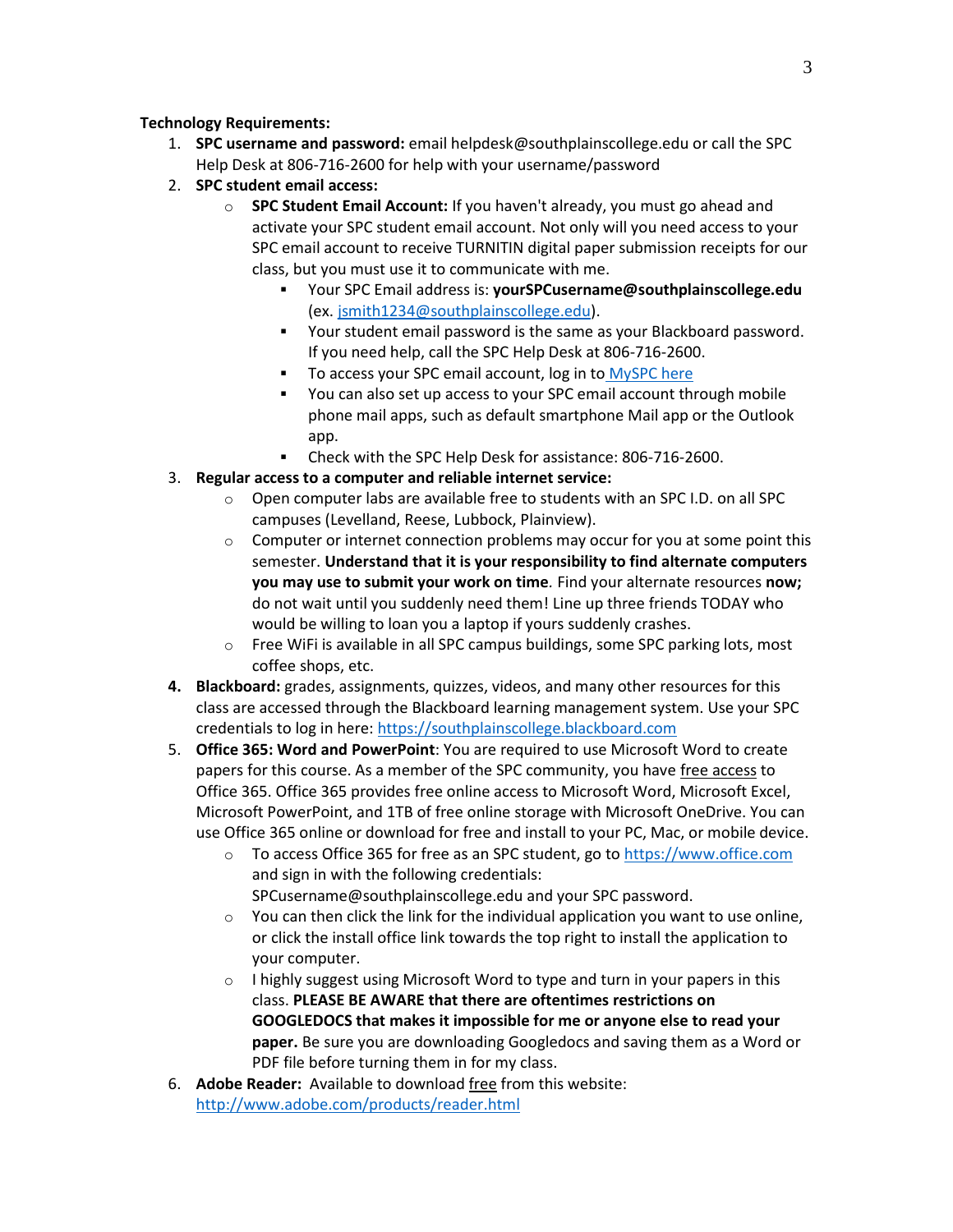**Computer Help:** need help with your computer, laptop, email address, username/password?

- [helpdesk@southplainscollege.edu](mailto:helpdesk@southplainscollege.edu)
- 806-716-2600

#### **Ebook Help:**

- Norton Help: <https://wwnorton.com/help>
- TexBook Information (Inclusive Access): <https://www.southplainscollege.edu/texbook.php>
- TexBook Help[: https://solve.redshelf.com/hc/en-us](https://solve.redshelf.com/hc/en-us)
- SPC Bookstore[: tfewell@texasbook.com](mailto:tfewell@texasbook.com) or [agamble@texasbook.com](mailto:agamble@texasbook.com)

#### **Blackboard Help:**

- 1. **Get Help by Email:** [blackboard@southplainscollege.edu](mailto:blackboard@southplainscollege.edu)
	- o Be sure to include your full name, your instructor's name, the course and section you are enrolled in, and a detailed description of the problem.
	- $\circ$  The blackboard@southplainscollege.edu account is monitored from 8:00 a.m. 10:00 p.m., Monday – Sunday.
	- $\circ$  You can expect a response within 24 hours by email; however, the average response time is less than one hour.
- 2. **Get Help by Phone**: 806-716-2180 (available between 8 AM and 4 PM Monday through Friday, except on holidays)
- 3. **Get Help Online:** click on the Help link listed in the Blackboard course menu.

#### **Course Syllabus and Organization:**

- This syllabus is available on the **Syllabus** page in our Blackboard course.
- The course is organized into sixteen weeks. Each week has its own folder on the **Course Content** page in our Blackboard course.
- Each course week runs from 9:00 AM Tuesday to 9:00 AM of the following Tuesday.

**Assignment Deadlines:** The weekly assignment deadline is Tuesday at 9:00 AM unless otherwise noted.

**Supplies:** Access to computer with printer and RELIABLE Internet access

**This course satisfies a Core Curriculum Requirement:** Yes—Communication Foundational Component Area

#### **Core Curriculum Objectives addressed:**

- **Communications skills**—to include effective written, oral and visual communication
- **Critical thinking skills**—to include creative thinking, innovation, inquiry, and analysis, evaluation and synthesis of information
- **Teamwork**—to include the ability to consider different points of view and to work effectively with others to support a shared purpose or goal
- **Personal Responsibility**—to include the ability to connect choices, actions, and consequences to ethical decision-making.

Need help?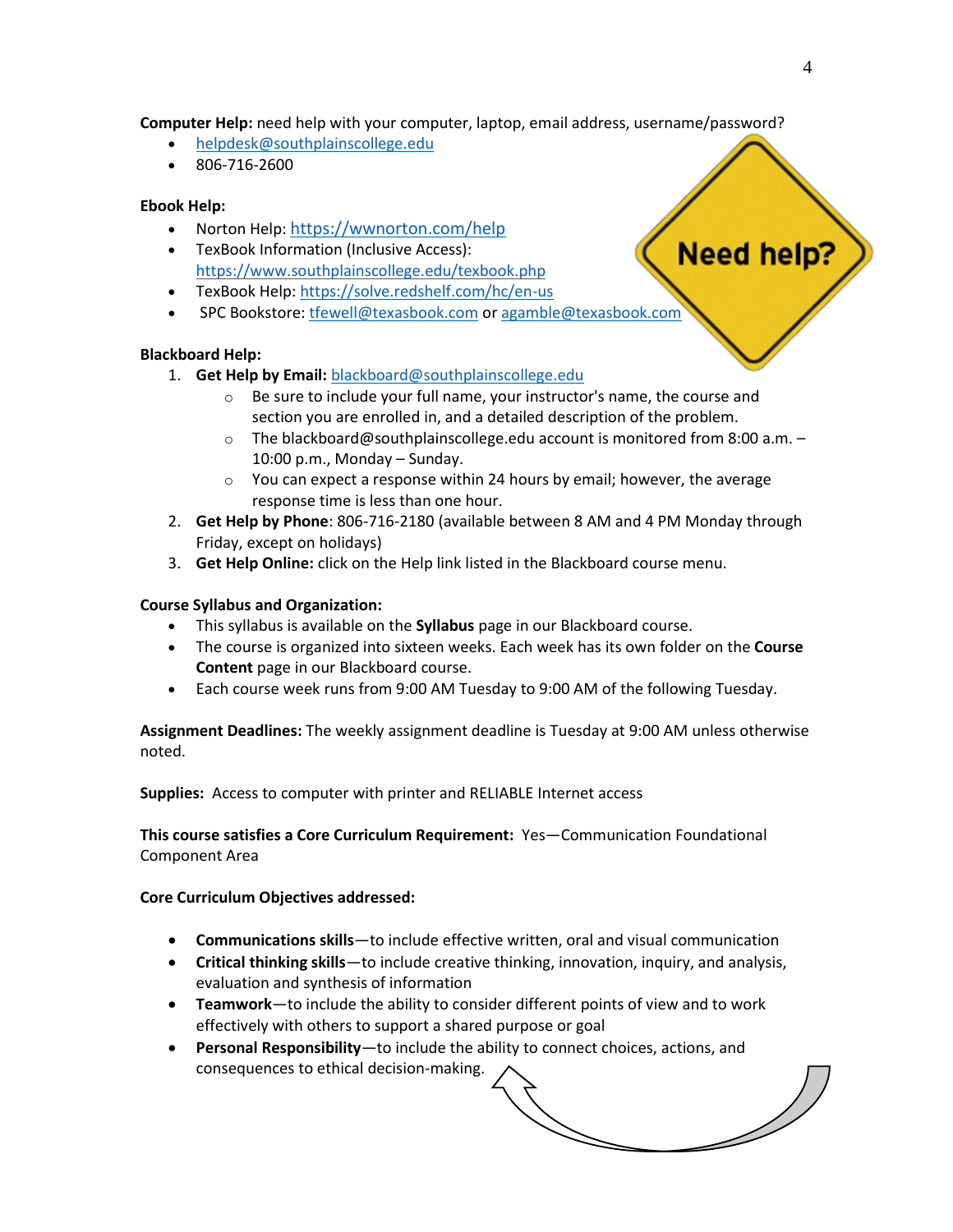**Student Learning Outcomes:** Upon successful completion of this course, students will:

- 1. Demonstrate knowledge of individual and collaborative research processes.
- 2. Develop ideas and synthesize primary and secondary sources within focused academic arguments, including one or more research-based essays.
- 3. Analyze, interpret, and evaluate a variety of texts for the ethical and logical uses of evidence.
- 4. Apply critical thinking to the study of literature and write essays which demonstrate that critical thinking.
- 5. Use edited American English to write in a style that clearly communicates meaning, builds credibility, and inspires belief or action.
- 6. Apply the conventions of style manuals for specific academic disciplines (e.g., APA, CMS, MLA, etc.)
- 7. Read and view videos of works of literature; analyze the use of literary devices (plot, point of view, theme, characterization, setting, symbolism, tone, etc.); participate in class discussions of the readings; and be tested over their understanding of the readings and lectures through quizzes, examinations, and/or written assignments.

**Student Learning Outcomes Assessment:** A pre- and post-test and/or a writing assignment rubric will be used to determine the extent of improvement that the students have gained during the semester.

# **Grade Calculation:**

- Quizzes, Assignments, Discussions—30%
- Article Summary—5%
- Character Analysis Essay -- 10%
- Midterm exam -- 5%
- Annotated Bibliography -- 5%
- Research Paper Outline -- 10%
- Research Paper Peer Review (includes Rough Draft)—10%
- Research Paper Final Draft -- 20%
- Final exam  $-5%$

## **Essay Assessment Guidelines:**

Essays may earn grades ranging from A to F based on the instructor's grading scale. Depending on the assignment, certain criteria may be weighted more than others, and the instructor's assignment may establish additional, more specific criteria. The quality of each of the criteria determines the letter grade. Not every essay will fit a single grade's description completely. Instructors may also include process assignments and drafts in their assessment of the final grade.

# **"A" Essay (Superior)**

To earn an "A," a paper meets all of the criteria below:

1. The paper fulfills all the basic requirements of the assignment (for example, topic, purpose, length, format).

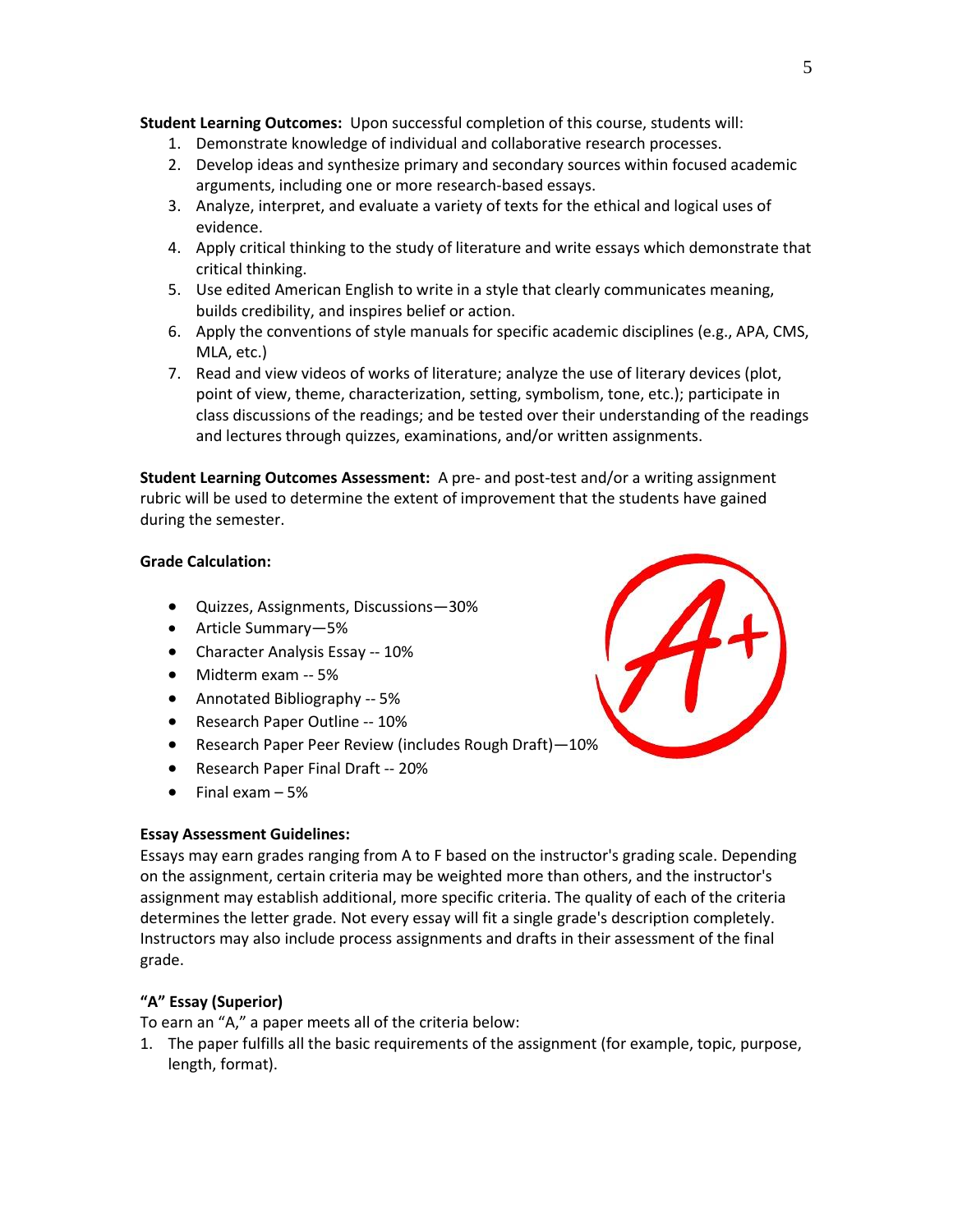- 2. **Unity:** The paper states a clear thesis, all topic sentences strongly support the thesis, and body paragraphs are unified around their topic sentences. The essay conveys a clear purpose and is tailored to a distinctive audience.
- 3. **Support**: Body paragraphs contain abundant, fresh details and examples that provide specific, concrete, logical evidence. If sources are required, the paper accurately integrates and correctly documents credible source material to add insight, sophistication, and complexity to the paper's ideas.
- 4. **Coherence:** The organization of the paper is excellent and logical (emphatic order, chronological order, etc.), transitions are sophisticated, and the paper exhibits mastery of basic components (introduction, conclusion, and body paragraph structure).
- 5. **Sentence Skills:** The paper contains no major errors (fragment, fused sentence, comma splice, subject-verb agreement, pronoun reference or agreement, verb form) and is virtually free of other grammar, spelling, wrong word, punctuation, mechanical, or point of view errors. Word choice and sentence variety (simple, compound, complex) are effective and powerful.

# **"B" Essay (Strong)**

To earn a "B," a paper meets all of the criteria below:

- 1. The paper fulfills all the basic requirements of the assignment (for example, topic, purpose, length, format).
- 2. **Unity:** The paper states a clear thesis, all topic sentences directly support the thesis, and body paragraphs display unity. The essay conveys good awareness of purpose and audience.
- 3. **Support**: Body paragraphs are well-developed with specific details, examples, and sound logic. If sources are required, the paper accurately uses and correctly documents credible source material to supplement its ideas.
- 4. **Coherence:** The organization of the paper is clear and helpful, transitions are helpful, and the paper exhibits strong basic components (introduction, conclusion, and body paragraph structure).
- 5. **Sentence Skills:** The paper contains no more than two major errors (fragment, fused sentence, comma splice, subject-verb agreement, pronoun reference or agreement, verb form) and very few other grammar, spelling, wrong word, punctuation, mechanical, or point of view errors. Word choice and sentence variety are strong.

# **"C" Paper (Acceptable)**

To earn a "C," a paper meets all of the criteria below:

- 1. The paper fulfills all the basic requirements of the assignment (for example, topic, purpose, length, format).
- 2. **Unity:** A thesis is stated but may lack a strong claim or be obvious or predictable; topic sentences adequately support the thesis. One error in paragraph unity may occur. The essay's purpose and audience are adequately conveyed.
- 3. **Support**: Body paragraphs contain relevant details or logical reasons but need more specific examples/evidence. If sources are required, credible outside sources are usually integrated and cited correctly.
- 4. **Coherence:** Organization of ideas is satisfactory, transitions are logical, and the paper indicates competence in basic components (introduction, conclusion, and body paragraph structure).
- 5. **Sentence Skills:** The paper contains no more than four major errors (fragment, fused sentence, comma splice, subject-verb agreement, pronoun reference or agreement, verb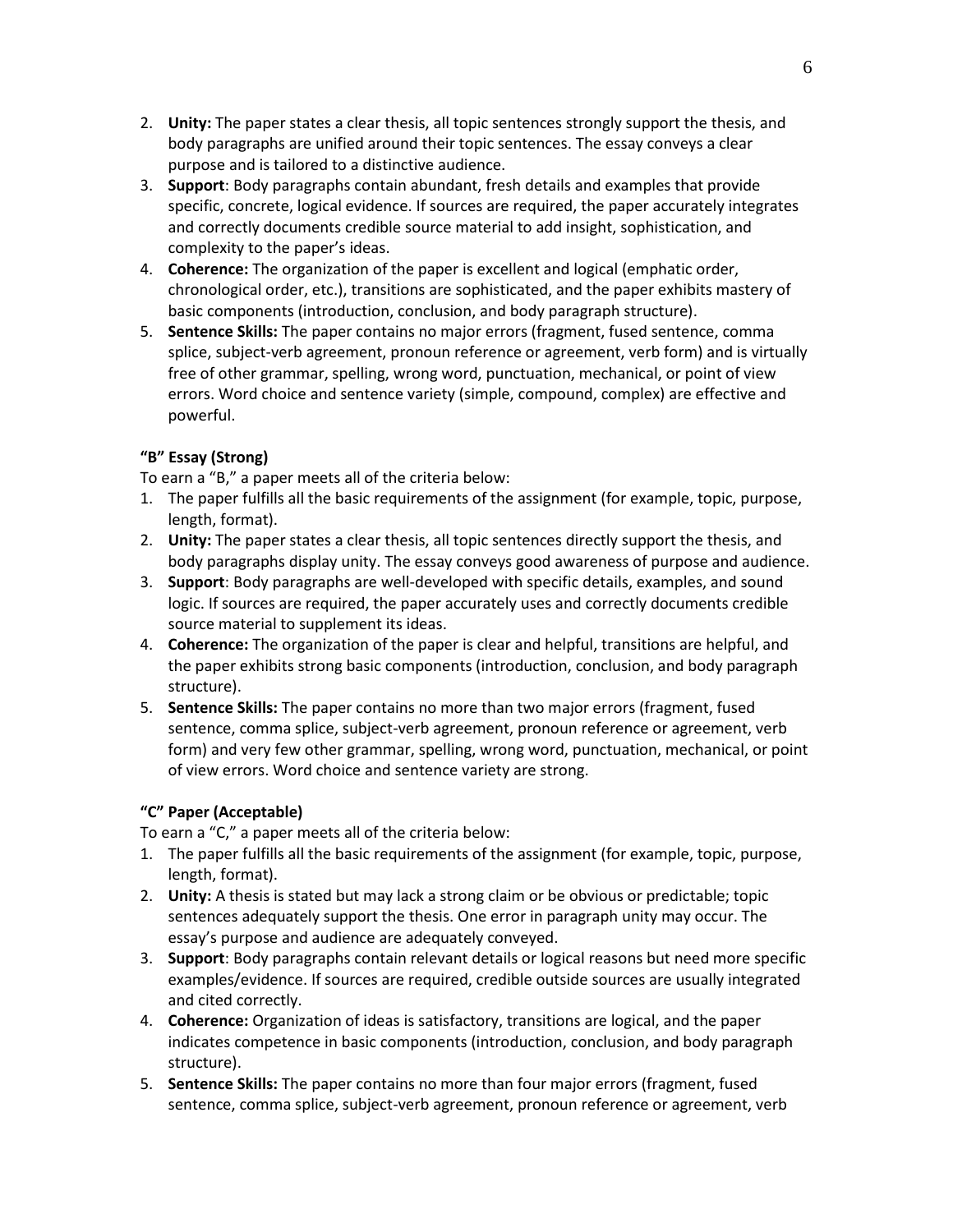form). Some other grammar, spelling, wrong word, punctuation, mechanical, or point of view errors are present but not distracting. Word choice and sentence variety are strong.

## **"D" Paper (Developing)**

To earn a "D," a paper will exhibit *one or more* of the weaknesses below:

- 1. The paper only partially fulfills one or more of the basic requirements of the assignment (for example, topic, purpose, length, format).
- 2. **Unity:** The thesis may announce the topic but no claim, contain more than one idea, or be too vague, too broad, or too narrow. Topic sentences are not tied to the thesis. Two errors in paragraph unity may occur. Essay conveys little awareness of audience or purpose.
- 3. **Support**: Details are sparse or vague and consist of generalizations, clichés, or repetition. If applicable, sources are insufficient and/or not always integrated or cited correctly.
- 4. **Coherence:** Organization is attempted but disjointed or confusing; transitions are sparse. The paper indicates awareness of but not competence in basic components (introduction, conclusion, and body paragraph structure).
- 5. **Sentence Skills:** The paper contains no more than six major errors (fragment, fused sentence, comma splice, subject-verb agreement, pronoun reference or agreement, verb form). Several other grammar, spelling, wrong word, punctuation, mechanical, or point of view errors distract from the content. Informal word choices occur with little or no variety in sentence type and length.

# **"F" Paper (Unacceptable)**

To earn an "F," a paper will exhibit *one or more* of the weaknesses below:

- 1. The paper fails to fulfill one or more of the basic requirements of the assignment (for example, topic, purpose, length, format).
- 2. **Unity:** The thesis is illogical, incomplete, or missing, so the essay lacks focus on one central idea. Topic sentences are missing, so body paragraphs lack unity. The essay ignores the purpose and audience.
- 3. **Support**: Details are illogical, irrelevant, or missing from body paragraphs. If sources are required, the paper fails to use sources, does not meet the minimum source requirements, uses source material inaccurately, uses sources that are not credible, fails to document fully or correctly, and/or includes plagiarism.
- 4. **Coherence:** Organization is incoherent, transitions are missing or illogical, or the paper indicates lack of competence in basic paper components (for example, lack of introduction and/or conclusion, lack of paragraphing).
- 5. **Sentence Skills:** Seven or more major errors (fragment, fused sentence, comma splice, subject-verb agreement, pronoun reference or agreement, verb form) occur with numerous other grammar, spelling, wrong word, punctuation, mechanical, or point of view errors. Word choice is often inaccurate, immature, or inappropriate. Multiple sentence structure/syntax errors make the paper difficult or almost impossible to read. If one type or a combination of types of errors, regardless of whether they are major or minor, seriously affects the readability of a paper, it will receive an "F."

**Student Responsibilities:** Students are expected to *[May vary by instructor but usually include the following]*

- 1. Be on time and regularly attend class
- 2. Be responsible for the learning process, including preparation for class, such as reading and homework; participation in class discussions, including asking relevant questions;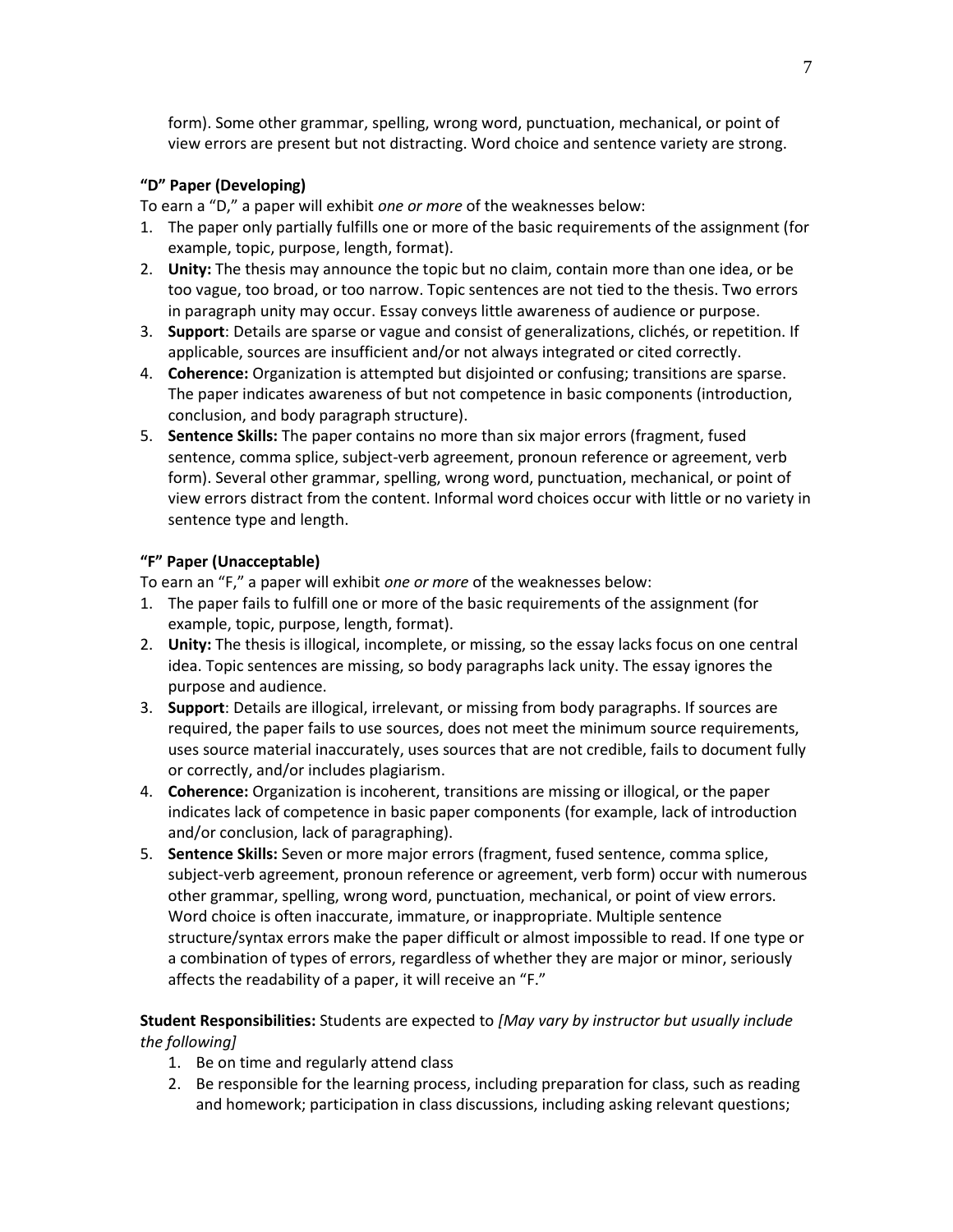getting assignments and/or notes if absent; and accepting responsibility for not understanding an assignment or failing an assignment

- 3. Be responsible for having an appropriate attitude and using appropriate language in academic environments; not use condescending, inflammatory, threatening, or profane rhetoric, whether verbally or in written form, in academic environments
- 4. Have respectful behavior toward instructor and classmates in order to contribute to the atmosphere necessary for learning
- 5. Be responsible for courteous actions to others, especially by putting away cell phones and other distractions while in class
- 6. Be responsible for writing down all grades and applying them to the grading scale used for the class, which is shown in the course's policy statement/syllabus
- 7. Submit all assignments in accordance with due dates, formats, and requirements
- 8. Avoid all forms of cheating and plagiarism on all assignments, including improper collaboration
- 9. Ask questions when something is unclear.

## **Attendance Policy:**

Students are expected to attend all classes in order to be successful in a course. The student may be administratively withdrawn from the course when absences become excessive as defined in the course syllabus. For this course, that means logging in and completing course work each week. If a student accrues more than 4 ZEROS on any assignments, the instructor can and may drop the student with an "X" in the course.

Students who enroll in a course but have "Never Attended" by the official census date, as reported by the faculty member, will be administratively dropped by the Office of Admissions and Records. A student who does not meet the attendance requirements of a class as stated in the course syllabus and does not officially withdraw from that course by the official census date of the semester, may be administratively withdrawn from that course and receive a grade of "X" or "F" as determined by the instructor.

It is the student's responsibility to verify administrative drops for excessive absences through MySPC using his or her student online account. If it is determined that a student is awarded financial aid for a class or classes in which the student never attended or participated, the financial aid award will be adjusted in accordance with the classes in which the student did attend/participate and the student will owe any balance resulting from the adjustment.

**Dropping our class:** Before you withdraw from our class, please contact me or talk to your advisor/counselor. There may be a way for you to get back on track.

- Check the SPC Academic Calendar here to find out the last day to drop a course for this semester:<http://www.southplainscollege.edu/academiccalendar/index.php>
- To drop this class, fill out and submit this form online: [https://forms.office.com/Pages/ResponsePage.aspx?id=ZrGRbWrP6UWeIqAmJd](https://forms.office.com/Pages/ResponsePage.aspx?id=ZrGRbWrP6UWeIqAmJdCCqVjMnZs6h15Nrs0pqCo_sElUODExTUFXS0JOODhJOTlYM0NEV1kzRk9GMSQlQCN0PWcu) [CCqVjMnZs6h15Nrs0pqCo\\_sElUODExTUFXS0JOODhJOTlYM0NEV1kzRk9GMSQlQCN0PW](https://forms.office.com/Pages/ResponsePage.aspx?id=ZrGRbWrP6UWeIqAmJdCCqVjMnZs6h15Nrs0pqCo_sElUODExTUFXS0JOODhJOTlYM0NEV1kzRk9GMSQlQCN0PWcu) [cu](https://forms.office.com/Pages/ResponsePage.aspx?id=ZrGRbWrP6UWeIqAmJdCCqVjMnZs6h15Nrs0pqCo_sElUODExTUFXS0JOODhJOTlYM0NEV1kzRk9GMSQlQCN0PWcu)
- You are not required to obtain an instructor signature to drop. There will be no charge for drops for the fall or spring semesters.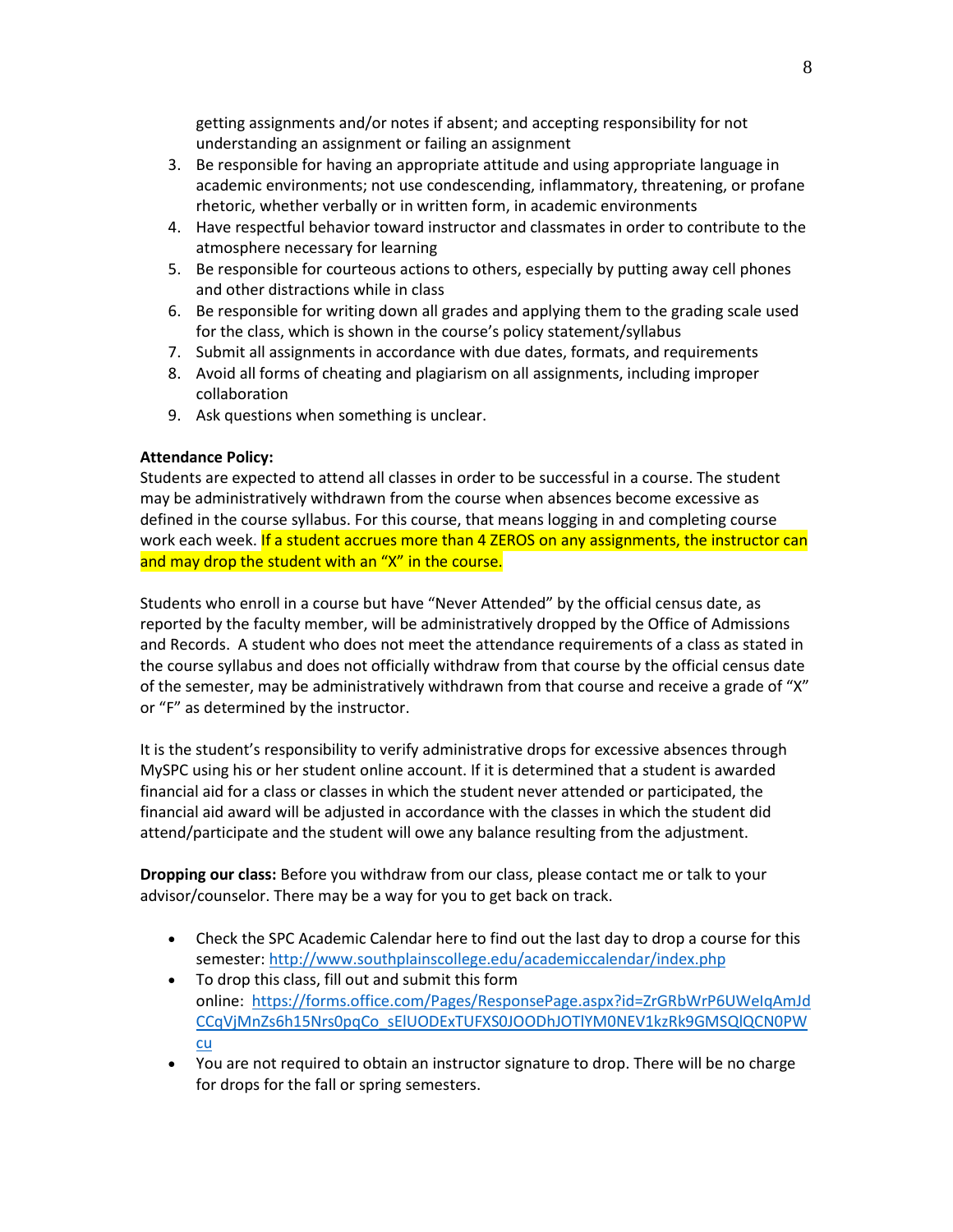• For additional information regarding schedule changes, drops and withdrawals, click [here.](http://www.southplainscollege.edu/admission-aid/apply/schedulechanges.php)

**Withdrawing from all SPC classes:** If you wish to withdraw from all courses, initiate that process with the Advising Office. Schedule an appointment with an advisor by visiting <http://www.southplainscollege.edu/admission-aid/advising/spcadvisors.php> or by calling 806-716-2366.

**Plagiarism and Cheating:** Students are expected to do their own work on all projects, quizzes, assignments, and papers. Failure to comply with this policy will result in an F for the assignment and can result in an F for the course if circumstances warrant it.

Plagiarism violations include, but are not limited to, the following

- 1. Turning in a paper that has been purchased, borrowed, or downloaded from another student, an online term paper site, or a mail order term paper mill;
- 2. Cutting and pasting together information from books, articles, other papers, or online sites without providing proper documentation;
- 3. Using direct quotations (three or more words) from a source without showing them to be direct quotations and citing them.
- 4. Missing in-text citations.

Cheating violations include, but are not limited to, the following:

- 1. Obtaining an examination by stealing or collusion;
- 2. Discovering the content of an examination before it is given;
- 3. Using an unauthorized source of information (notes, textbook, text messaging, internet) during an examination, quiz, or homework assignment;
- 4. Entering an office or building to obtain unfair advantage;
- 5. Taking an examination for another;
- 6. Altering grade records; or
- 7. Copying another's work during an examination or on a homework assignment.

**Student Code of Conduct Policy**: Any successful learning experience requires mutual respect on the part of the student and the instructor. Neither instructor nor student should be subject to others' behavior that is rude, disruptive, intimidating, aggressive, or demeaning**.** Student conduct that disrupts the learning process or is deemed disrespectful or threatening shall not be tolerated and may lead to disciplinary action and/or removal from class.

**Diversity Statement:** In this class, the teacher will establish and support an environment that values and nurtures individual and group differences and encourages engagement and interaction. Understanding and respecting multiple experiences and perspectives will serve to challenge and stimulate all of us to learn about others, about the larger world and about ourselves. By promoting diversity and intellectual exchange, we will not only mirror society as it is, but also model society as it should and can be.

**Disabilities Statement:** Students with disabilities, including but not limited to physical, psychiatric, or learning disabilities, who wish to request accommodations in this class should notify the Disability Services Office early in the semester so that the appropriate arrangements may be made. In accordance with federal law, a student requesting accommodations must